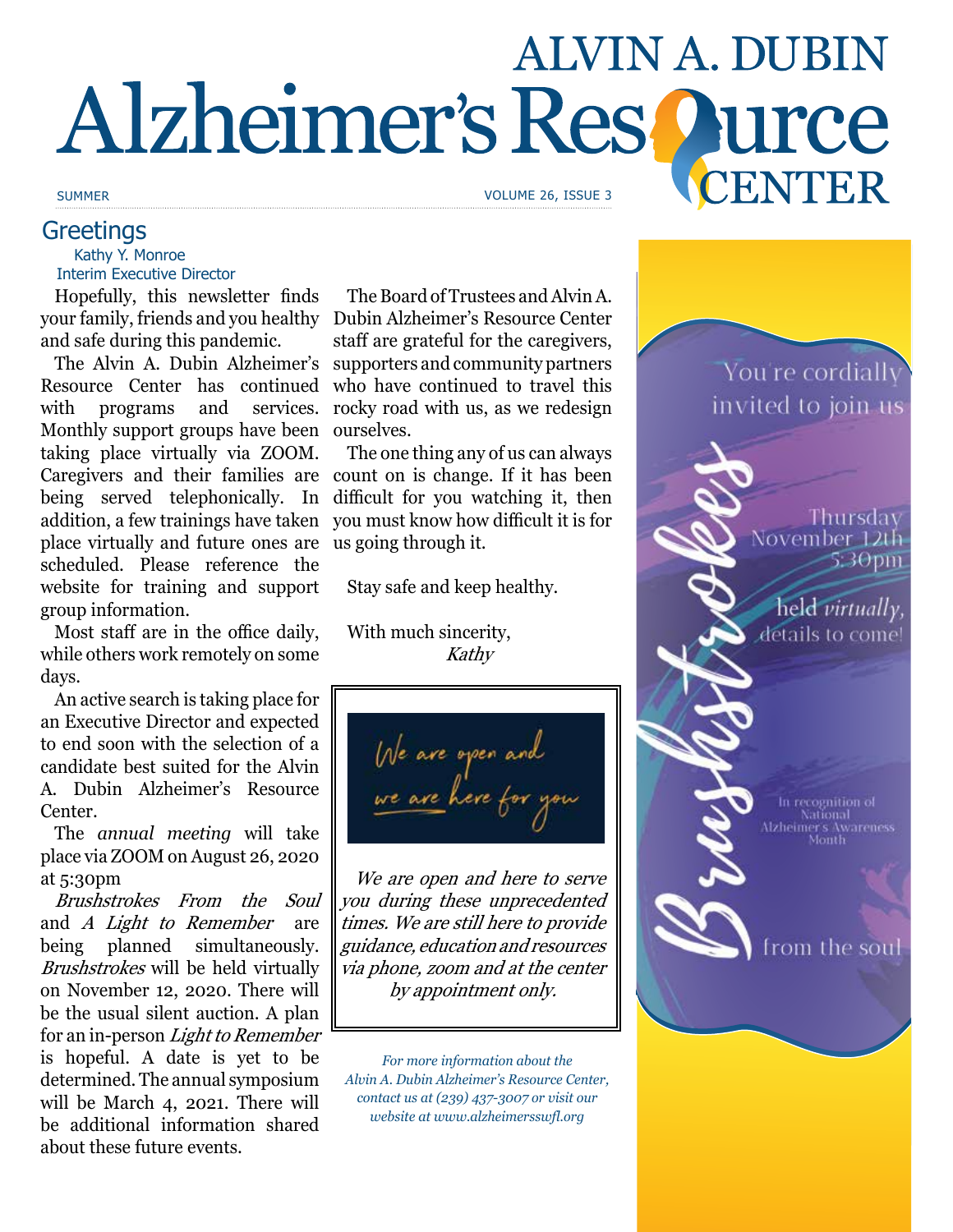#### **Board of Trustees**

**Mitchell L. Cordova, PhD, President**  *Florida Gulf Coast University*  **Carol Osterhout, Vice President**  *FineMark National Bank & Trust*

**Britton Swank, Secretary**  *Britton G. Swank, P.A.* 

**Lowell Schoenfeld, Treasurer**  *Green, Schoenfeld & Kyle* 

**Al O'Donnell, Past President**  *O'Donnell Landscapes*

**Mabel Lopez, PhD, Member at Large**  *Mind and Brain Care*

**Stan Grigiski**  *Medical Claim Service*  **Keith Kyle**  *Circuit Court Judge*

**Dawn Moore**  *Lee Health Home Health*

**Reina Schlager, CPA/PFS, RHU**  *Schlager, Schlager & Levin*

**Jamie Seneca**  *Trilogy Home Health Care* **Kathy Shimp** 

*Community Volunteer*

**Advisory Council** 

**Debbie Beavers, Vice Chair**  *Choices In Living*  **Sharon Eldred**  *Community Volunteer* **Jennifer Felt**  *Community Volunteer* **John Goodlad** 

*Community Volunteer* **Jennifer J. Hammond** 

*Green Schoenfeld & Kyle*  **Kathy Y. Monroe**

**Dawn Moore, Chair**  *Lee Health Home Health*

**Laurie Moore**  *Morgan Stanley Wealth Mgmt.*

**Carl Scharfenberg**  *Community Volunteer* **Halcyon St. Hill, EdD, MS, MT**  *Florida Gulf Coast University*  **Jo Stecher, PhD, RN**  *Florida Gulf Coast University* 

**Emeriti Board** 

**Bill Beckwith, PhD**  *Memory Management*  **John Belisle**  *BB&T - Oswald Trippe and Company*  **Bill Enslen** 

*Community Volunteer*  **Peg Gray-Vickrey**  *Texas A&M - Central Texas* 

**Patricia Hessel**  *Retired Certified Public Accountant*  **Douglas Newland, MD**  *Neurologist* 

**Julie Osterhout**  *Osterhout & McKinney*  **Nancy Silvers, RN C**  *Retired Registered Nurse* 

**Nancy Zant**  *Nursing Home Administrator, Gerontologist* **Archie B. Hayward, Jr.** 

*Lee County Court Judge* **Lou Pontius**  *Community Volunteer*

**Jim Nolte, CFP ® - Financial Advisor**  *Wells Fargo Advisors, LLC*

**Frederick W. Schaerf, M.D., Ph. D.**  *Neuropsychiatric Research Center of SW FL*

# **Mark Your Calendar**



#### *What a Caregiver Needs to Know About Veterans Services*

*Presented by Rodney Van Ness, Veterans Service Manager, Lee County Human Services and Jennifer Eno, Community and Caregiver Educator for the Alvin A. Dubin Alzheimer's Resource Center*

Monday, August 17, 2020, 10:00am, via Zoom Zoom Meeting Code: 537 928 0495

Learn what you need to know when trying to access home and community based services for your loved one with Alzheimer's disease or a dementia related disorder.

Persons will learn how to navigate the veteran's system to obtain services. There will be a discussion about the different programs, services, documents, and eligibility required for application.



# *Alvin A. Dubin Alzheimer's Resource Center's*

Wednesday, August 26, 2020 at 5:30pm, via Zoom Zoom Meeting Code: 537 928 0495

Alvin A. Dubin Alzheimer's Resource Center Staff, Board of Trustees and Advisory Council members will be introduced. A new slate of officers will be presented along with a financial report. The Youth Scholarship recipients and/or their family members will be present as their very moving essays are shared.



#### *Brushstrokes From The Soul*

*An Art Auction in recognition of Alzheimer's Awareness Month Presented by the Alvin A. Dubin Alzheimer's Resource Center*

Thursday, November 12, 2020, 5:30 p.m. – 7:30 p.m.

This year's auction will be held *virtually*, stay tuned for more information!

*Brushstrokes from the Soul* is the center's annual event recognizing National Alzheimer's Awareness Month. This event offers an opportunity to showcase a therapeutic intervention for dementia. Art therapy is an especially effective part of dementia care as it allows the person with memory impairment a way to communicate when words are no longer there.



*Volunteers are needed to make phone calls and assist with events. If interested, please call (239) 437-3007*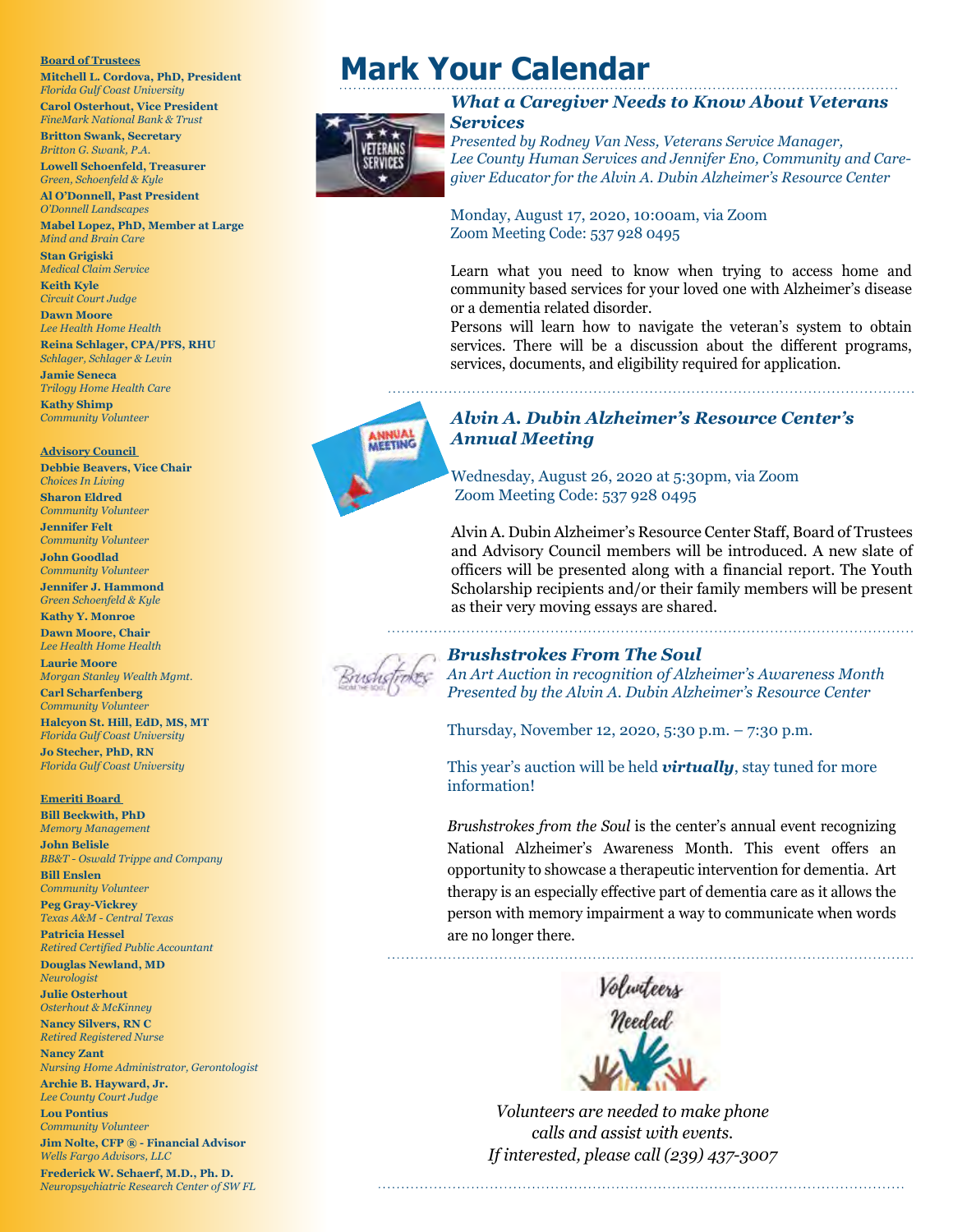# Meet our New Staff

Kathy Y. Monroe, Interim Executive Director, has served on the Dubin Center's Advisory Council for the past five years. She has a Master of Science in Gerontological Studies and was the former Executive Director at an Area Agency on Aging in Pennsylvania. She has over twenty years experience in the social services industry, precepting in Alzheimer's Care, being an Admissions and Marketing Director at a longterm care facility with HCR-ManorCare and facilitating an Alzheimer's support group for approximately five years for the Delaware Valley Alzheimer's Association in SE Pennsylvania. Her most recent position prior to the Dubin Center was Program Director at F.I.S.H. of Sanibel-Captiva, Inc.

Terri Czeczotka, Operations Manager, has worked as the Financial Manager at another local non-profit, F.I.S.H. of Sanibel-Captiva, Inc. Terri was the District Treasurer at Montauk Fire District in Montauk, N.Y. and Human Resources for Time Warner in New York City. She holds a Masters of Business Administration.

Jennifer Eno, Community and Caregiver Educator, has a B.S. in Health Services Administration. She began her healthcare career as a Health and Community Development worker in the Peace Corps. She has been a part of the everchanging healthcare community in Southwest Florida for 10 years. First as an Admissions Director at ManorCare, then as a Senior Care Consultant with Care Patrol of Southwest Florida. Most recently Jennifer was the Community Outreach Coordinator at Cypress Point Senior Living.



**Meet Megan Clark** Alvin A. Dubin Alzheimer's Resource Center Service Learner

Megan comes to us from Florida Gulf Coast University (FGCU) as a service learner. She spent time with us assembling and delivering our "bags of cheer" to brighten the day of our COVID-19 isolated caregivers and families. This was a United Way partner project.

 In addition, she has become quite knowledgeable of the different types of dementiarelated diseases. She is currently a Senior at FGCU and expecting to receive a B.S. in Accounting next year.



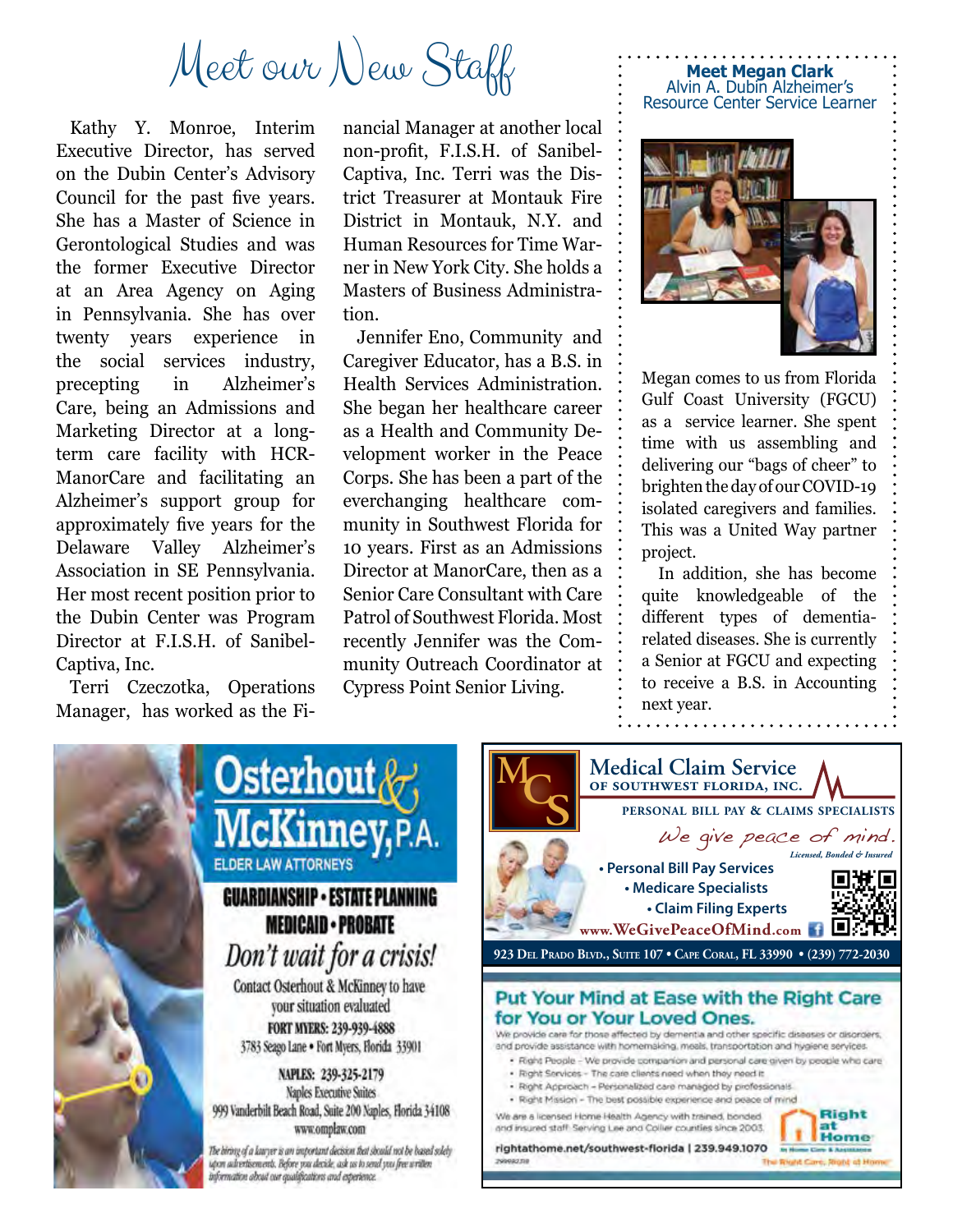# **Caregiver Self-Care**

# **Danielle Langevin**

Social Services Specialist Alvin A. Dubin Alzheimer's Resource Center



It is important to remember self-care. A caregiver must make it a priority in their day-to-day life. It will help you provide better care for someone else.

Here are some ways to help create self-care at home.

## 1. **Keep medical appointments**

You must follow through with appointments and routine tests.

## 2. **Call a friend**

Spend some time catching up with someone you have not communicated with in a while. Laughing with others is a great way to help relax your body and mind.

## 3. **Visit a museum online**

 Visit www.purewow.com to find 10 museums around the world that you can visit from the comfort of your own home.

## 4. **Make a move**

 Exercise is important! Whether it is 10 minutes of stretching, an evening walk, or a yoga video on YouTube. Physical exercise helps to clear your mind and relieve stress.

## 5. **Draw**

 Doodle, paint, or grab an adult coloring book! These activities will occupy your mind while allowing you to use your imagination.

## 6. **Listen to a podcast**

 Let your mind wander to things beyond your normal day. There are motivational talks, oldfashioned radio shows, fictional and nonfictional stories. Check out Apple Podcasts, TuneIn, or Spotify to find something suited to you.

## 7. **Read a book**

Set aside some time each day to sit quietly and read a book. Let your mind get lost in the words. Check out free library apps like Hoopla or Libby. Make yourself some tea for an extra bit of relaxation!

Being a caregiver can be enjoyable as well as challenging. It is critical to take time for yourself. Try at least one of these activities for self-care each day to keep yourself mentally alert and physically healthy.

In response to receiving a "Bag of Cheer" from the Alvin A. Dubin Alzheimer's Resource Center, Mary Jo wrote:

*"My husband loved the little stuffed dog. The gift bag was full of wonderful things. It was so exciting to receive so many useful items. I was overwhelmed* 

*with so many nice gifts. Please know how much we appreciate the thoughtfulness of the gift bag from the Alvin A. Dubin Alzheimer's Resource Center. It is also meaningful to me that I have a resource to call for help and emotional support. I am blessed. Thank you!"* 

Each Alzheimer's caregiver needs to come to a simple understanding - your accomplishment is wonderful and amazing.

> **Bob DeMarco, Founder** AlzheimersReadingRoom.com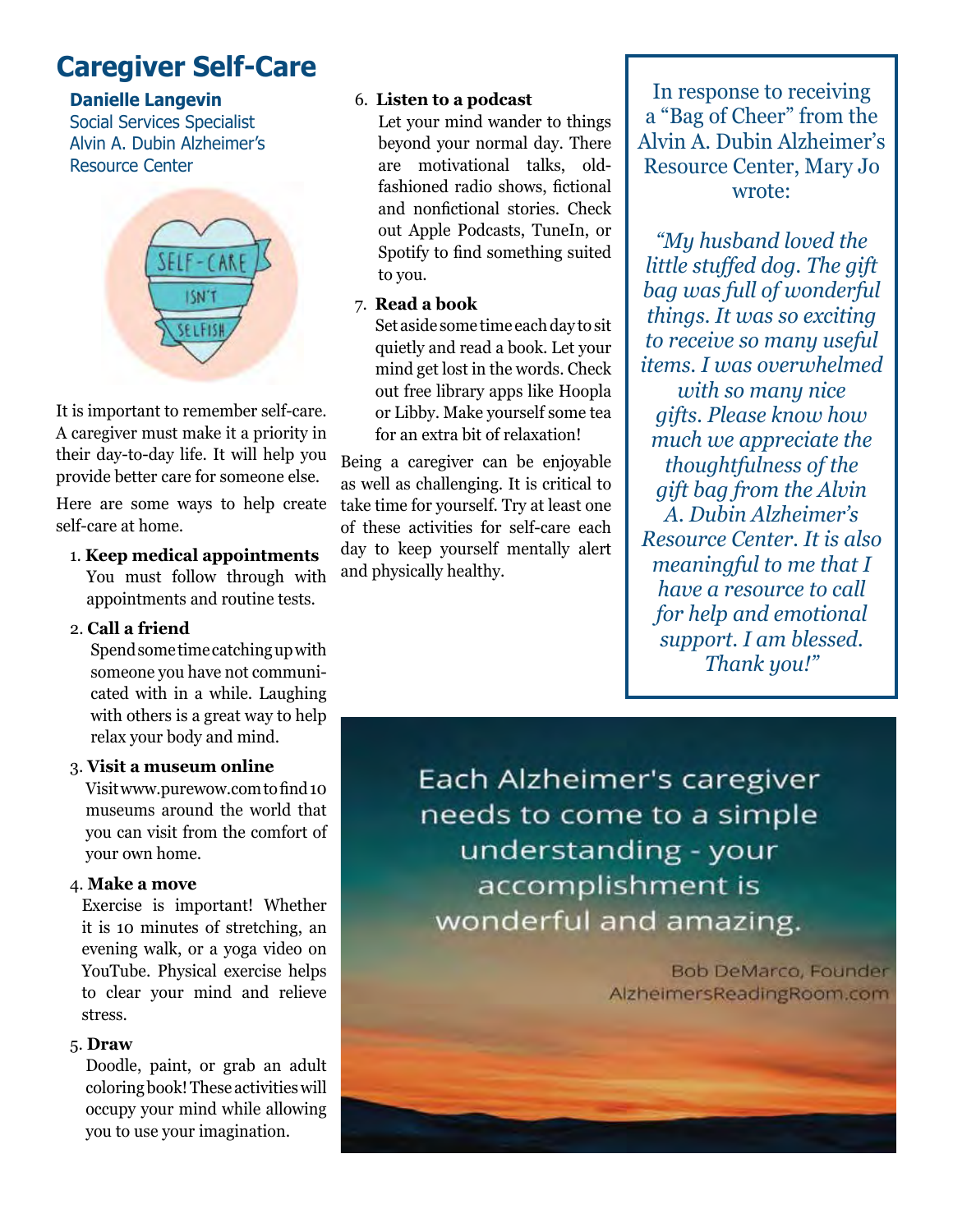# YOU ARE NEEDED...

The Alvin A. Dubin Alzheimer's Resource Center is a nonprofit organization **ALVIN A. DUBIN Alzheimer's Res Qurce** addressing the needs of persons with Alzheimer's and their families through family support, education, and advocacy. Please join us in the fight by completing and submitting this form with payment to: The Alvin A. Dubin 12468 Brantley Commons Court, Fort Myers, FL 33907 Alzheimer's Resource Center, 12468 Brantley Commons Court, Fort Myers, (239) 437-3007 www.alzheimersswfl.org FL 33907. info@alzheimersswfl.org Name: Address: City/State/Zip: O In Memory of: Phone: E-mail Address: O In Honor of: Donation Amount:  $Q $20$   $Q $50$   $Q $100$   $Q $200$   $Q $500$   $Other $$ Please make checks payable to the Alvin A. Dubin Alzheimer's Resource Center or call (239) 437-3007 to make a donation via Visa or MasterCard. A COPY OF THE OFFICIAL REGISTRATION AND FINANCIAL INFORMATION MAY BE OBTAINED FROM THE DIVISION OF CONSUMER SERVICES BY CALLING TOLL-FREE WITHIN THE STATE. REGISTRATION DOES NOT IMPLY ENDORSEMENT, APPROVAL, OR RECOMMENDATION BY THE STATE. THE TOLL-FREE NUMBER IS: 1-800-435-7352. FL SOLICITATION OF CONTRIBUTIONS<br>REGISTRATION #SC-06629. 100% OF EACH CONTRIBUTION IS RECEIVED **In-Home Care**  Here for **You Can Trust • Dementia care • Bathing & hygiene • Transportation & mobility assistance • 1-to 24-hour care and live-in • Companionship Ask about our (239) 590-8999 \$99 hospital-tohome packages!**

RESIDENT HEALTH & WELL-BEING IS OUR TOP PRIORITY

Arden Courts of Fort Myers 15950 McGregor Blvd. Fort Myers, FL 33908 239.454.1277 arden-courts.com/FtMyers

K PROMEDICA | Arden Courts ©2020 ProMedica Assisted Living Facility License #9502

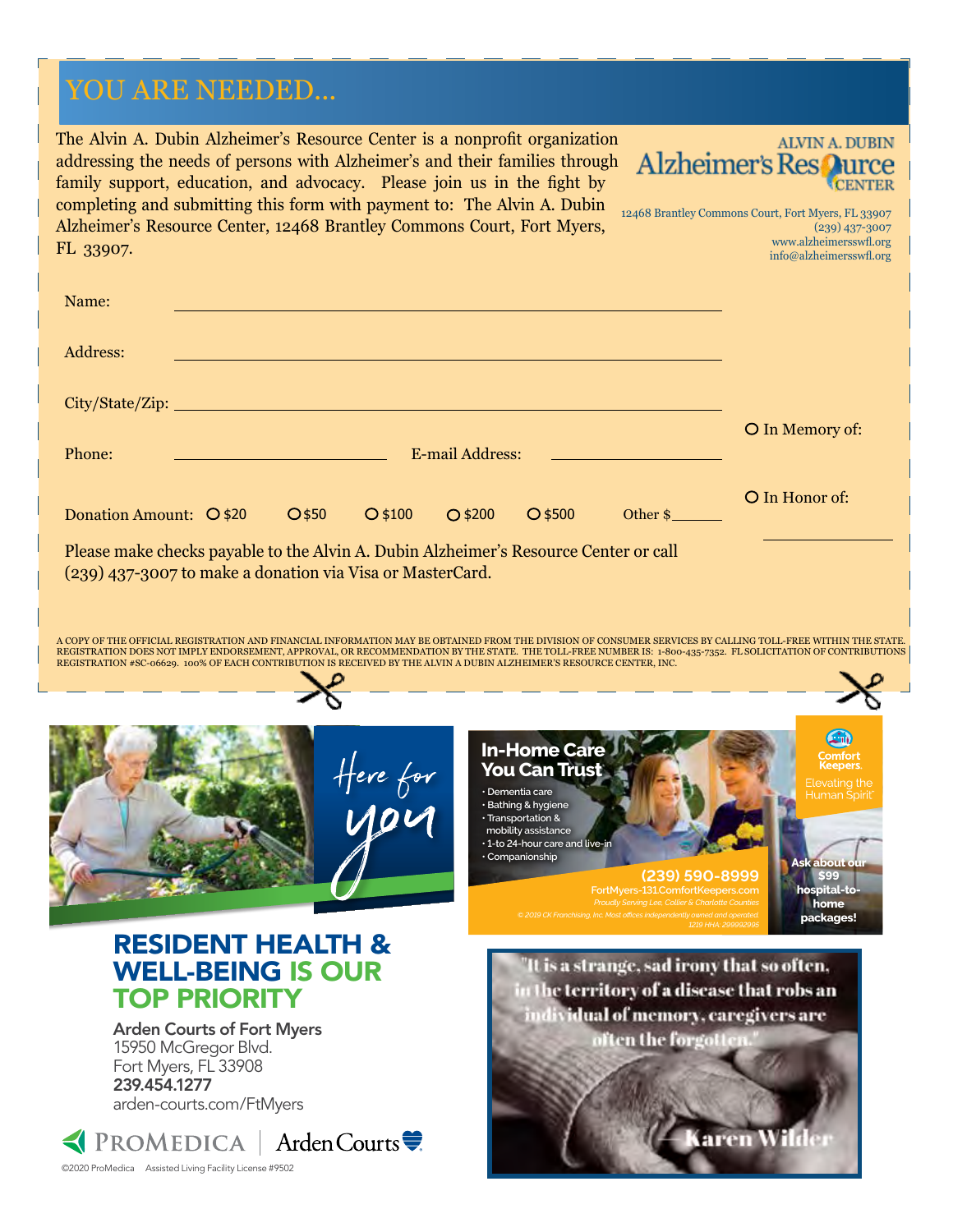# **The Distant Caregiver** Kathy Y. Monroe, MSG Alvin A. Dubin Alzheimer's Resource Center

 The Alvin A. Dubin Alzheimer's Resource Center is a place where caregivers, families, professionals, community partners and those with a dementia-related disease can visit, gather information and learn about resources in the community relevant to Alzheimer's Disease and other cognitive disorders.

 Frequently when we think of caregivers, we think of someone in the home caring for a person in the same household. A spouse or adult child comes to mind. There is another caregiver that is sometimes not spoken about because they may live outside the home, in another town, another state or country. That is the long-distance caregiver who lends support to the primary or professional caregiver that is in the home or facility.

 The distant caregiver experiences the same emotions affiliated with caregiving as the inhome or professional caregiver. They are able to enjoy the triumphs of the love-one's good days and the anxiety of not being able to "fix" things in their lives. The emotional strain of not seeing their loved-one on a daily basis can be of concern and disheartening to them. Within families there can be the primary caregiver who communicates



regularly with the distant caregiver. In a facility situation the distant caregiver is communicating with professional caregivers within the environment and depending on their lead as how to handle some of the caregiver decisions.

 It is important to remember that the distant caregiver needs materials and resources to continue to educate themselves about what is taking place and expectations of the progression of the dementia-related disease. Our center can refer that long-distance caregiver to other agencies within their immediate community to access information. They can be referred to organizations such as the local Area Agency on Aging, United Way 211, Veterans Affairs, a local Alzheimer's Association, support groups and many more.

 It is important not to forget the long distance caregiver and to support and encourage them to take good care of themselves. Their role can easily change to becoming the primary caregiver on short notice.



SENIORS

**BlueBook** 

The Seniors Blue Book, often referred to as "My Bible" by seniors and industry

professionals, is SWFL's most comprehensive and reliable source for senior housing, home care, and over 70 categories of senior resources.

Call 239-776-7353 to have your complimentary copy mailed today!

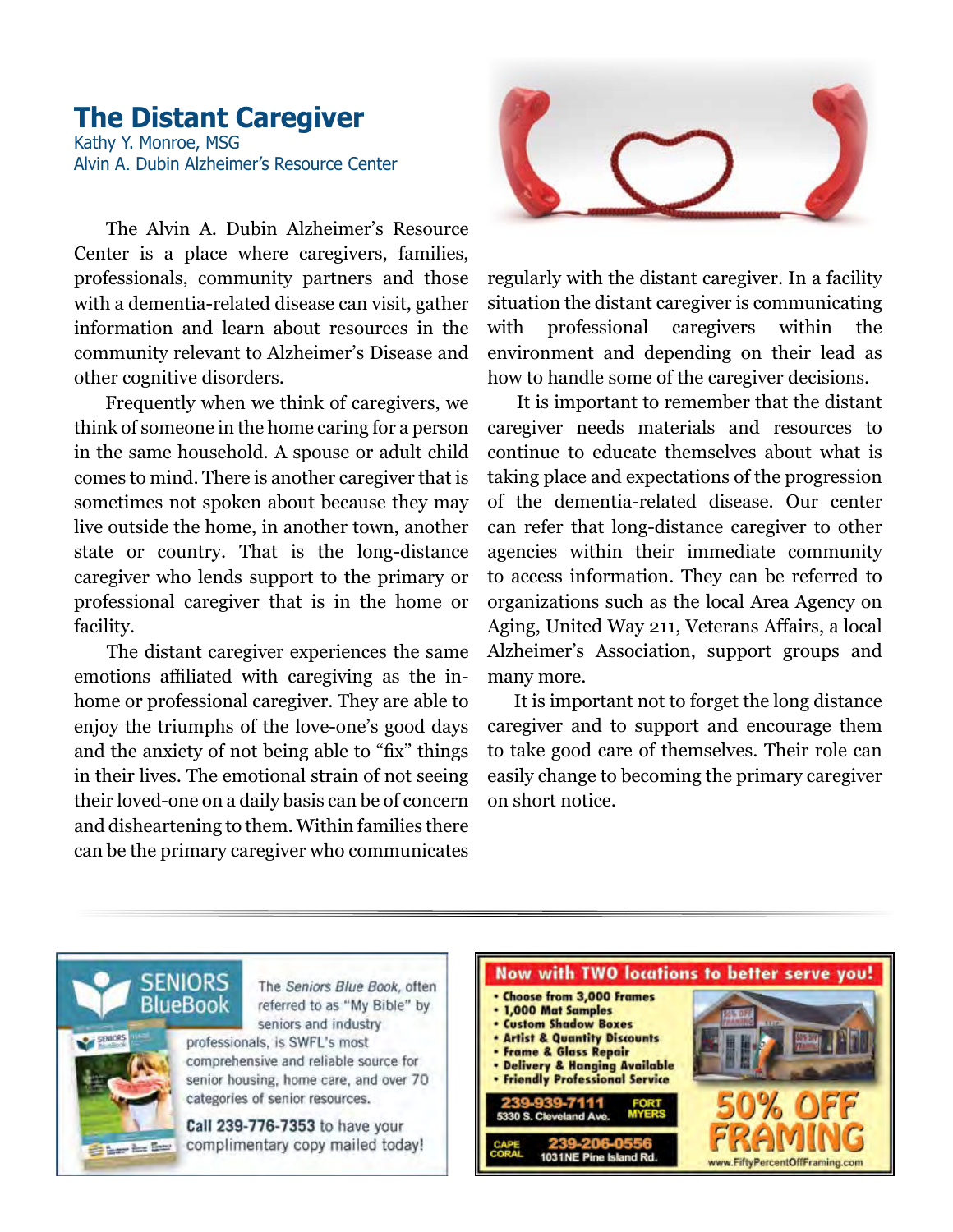# Gifts to the Dubin Alzheimer's Resource Center

*Our sincere thanks to the following individuals and businesses who gave a memorial, honorary or general gift during the months of June, July, August and September. Gifts not listed will appear in the Winter issue.*

# *In Memory Of*

# *Robert Brace*

 *Nancy Bartel Sharon Brace Jack Cunningham Scott Langston Carol and Robert Lloyd Margot Lord Marni Tangney Martha and Peter Wetzel* 

#### *Suzette Grogger*

 *Jennifer Felt Barry Lukatch*

#### *David Shaw Kerr*

 *Susan and William Kerr Pamela and Victor Paluck*

#### *Judy Roselli*

 *Barbara Brennan Gorillas Bocce Team Ellen and John McNally Shirley Perry Anne Redding Daniel Remler and Henrietta Carfora Patrick Roselli Pam and Jim Sherman*

# *Jeanne Samper*

 *Jennifer Felt Nathan Taleisnick Hilary and Michael Talis Fred Zeedyk Nancy Zeedyk* 

#### *In Honor Of*

#### *Bill Felt*

 *Linda D'Amico Bonita Felt Clients of Britton G. Swank, P.A. Britton G. Swank, P.A.*

#### *Individual Donations*

 *Suzi Allender Roy and Anne Atherton Vicky Ayers Kim Berghs Ilena Budde Carol Campbell John Caufield Lynnette Durham Mary Eaton Sharon Eldred Ellie Fox Mike Humphreys Joann Jenkins Susan Jones Tom Jones Karen Judah Merrill Keehn Ginny Keeney Danielle Langevin*

 *Susan and Ken Lord Jan and Mike Malecha June McDonald Amy McGarry Carl Meier Donna Mason Cheryle Nevins James Northcutt Julie M. Pettit Elsa and Hudson Rogers Tim Sauls Linda and Carl Scharfenberg Dotty St. Amand Suzi Trevethen Tia Ann Sonny Vanarsdale*

#### *Civic Gifts*

 *Unity of Fort Myers*

#### *Grants*

 *Bank of America Lee County Bar Association*





No fee charged for a review

We are our clients' financial partner

# Reina L. Schlager **CPA/PFS,\* RHU**

\*Personal Financial Specialist

- Initial Medicaid Planning
- Life Insurance Audits
- $\blacktriangleright$  Tax Planning
- Long Term Care Insurance
- End of Life Planning
- **Retirement Rollovers &** ◡ **Retirement Income Planning**

## Call Reina Today! 239-333-0490

SCHLAGER SCHLAGER & LEVIN (SS&L) provides tax advice & tax strategies Securities offered through JW Cole Financial, Inc (JWC), Member SIPC. Investment advisory services<br>offered through JW Cole Advisors, Inc (JWCA). SS&L and JWC/JWCA are not affiliated entities. Neither JWC not JWCA nor their representatives provide legal, tax or accounting advice. If advisors do provide such advice or tax strategies, they do so in a expectly other than us a registered representative or<br>investment advisor. \*PFS designation is regulated by the AICPA, not a State or Federal agency.